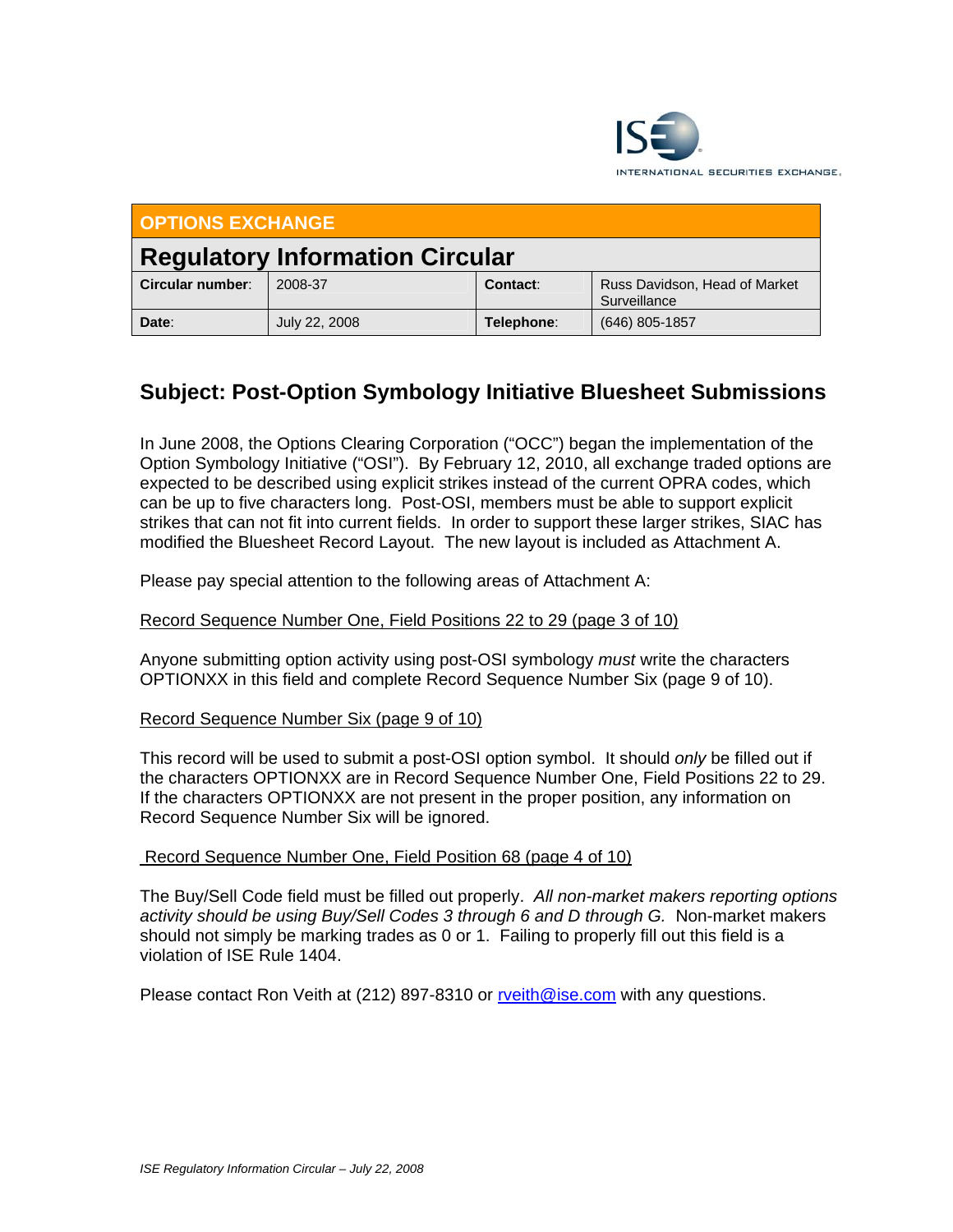#### \*\*\*\* THIS RECORD MUST BE THE FIRST RECORD OF THE FILE \*\*\*\*

| <b>FIELD POSITION</b> |    | <b>FIELD</b> |                                                | <b>FIELD</b>  |                | <b>PICTURE</b> | <b>DEFAULT</b>      |
|-----------------------|----|--------------|------------------------------------------------|---------------|----------------|----------------|---------------------|
| <b>FROM</b>           | TO | LENGTH       | FIELD NAME/DESCRIPTION/REMARKS                 | <b>FORMAT</b> | <b>JUSTIFY</b> | <b>CLAUSE</b>  | VALUE               |
|                       | 3  |              | 3 FILLER                                       | A             | LJ             | X(3)           | <b>HDR</b>          |
|                       | 5  |              | 2 FILLER                                       | A             | LJ             | X(2)           | .S                  |
| 6                     | 10 |              | 5 DTRK-SYSID                                   | N             | LJ             | 9(5)           | 12343               |
| 11                    | 12 |              | 2 FILLER                                       | A             | LJ             | X(2)           | .E                  |
| 13                    | 14 |              | 2 FILLER                                       | N             | LJ             | 9(2)           | 00                  |
| 15                    | 16 |              | 2 FILLER                                       | A             | LJ             | X(2)           | .C                  |
| 17                    | 20 |              | 4 DTRK-ORIGINATOR                              | A             | LJ             | X(4)           | --                  |
|                       |    |              | Please call SIAC for assignment (212) 383-2210 |               |                |                |                     |
| 21                    | 22 |              | 2 FILLER                                       | A             | LJ             | X(2)           | .S                  |
| 23                    | 26 |              | 4 DTRK-SUB-ORIGINATOR                          | A             | LJ             | X(4)           | --                  |
|                       |    |              | Please call SIAC for assignment (212) 383-2210 |               |                |                |                     |
| 27                    | 27 |              | 1 FILLER                                       | A             | LJ             | X(1)           | B                   |
| 28                    | 33 |              | <b>6 DTRK-DATE</b>                             | N             | LJ             | 9(6)           | <b>MMDDYY</b>       |
|                       |    |              | Contains submission date.                      |               |                |                |                     |
| 34                    | 34 |              | 1 FILLER                                       | A             | LJ             | X(1)           | B                   |
| 35                    | 59 |              | 25 DTRK-DESCRIPTION                            | A             | LJ             | X(25)          | <b>FIRM TRADING</b> |
|                       |    |              | Required to identify this file.                |               |                |                | <b>INFORMATION</b>  |
| 60                    | 80 |              | 21 FILLER                                      | A             | LJ             | X(21)          | В                   |
|                       |    |              |                                                |               |                |                |                     |

Lives – Code<br>
Manumeric = A (All CAPS) Default Values – Code<br>
Blanks = B<br>
Blanks = B<br>
Default Values – Code<br>
Default Values – Code<br>
Blanks = B<br>
Default Values – Code<br>
Default Values – Code<br>
Default Values – Code<br>
Default V Packed = P Binary = B Validation Required =  $R$ 

Alphanumeric = A (All CAPS) Blanks = B RJ = Right Justification of Data Numeric = N Zero = Z LJ = Left Justification of Data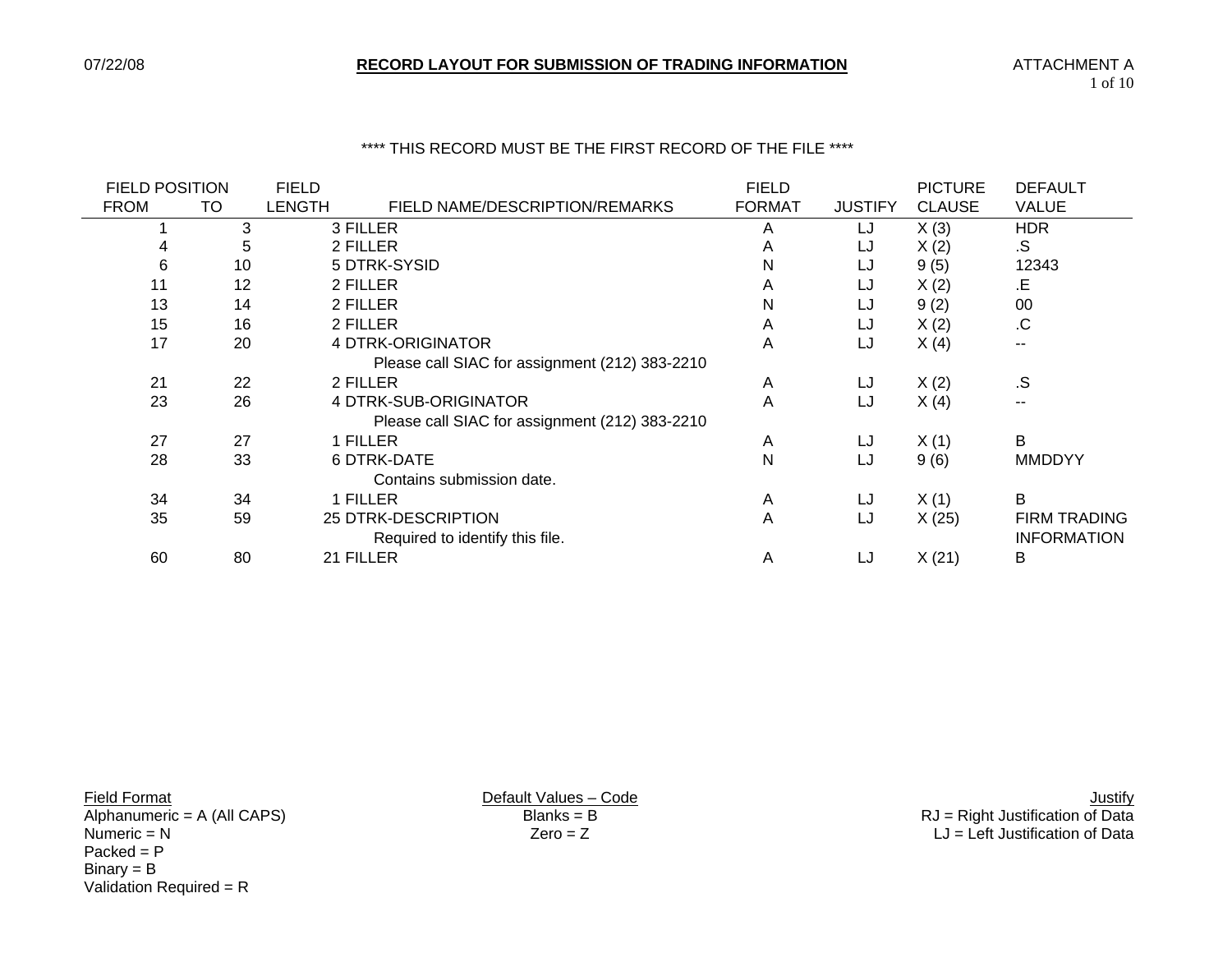| <b>FIELD POSITION</b>                                                                               |                | <b>FIELD</b>  |                                                                                                                                                                                                                                                                                                                                                                                                                                                | <b>FIELD</b>  |                | <b>PICTURE</b> | <b>DEFAULT</b>                                                                          |
|-----------------------------------------------------------------------------------------------------|----------------|---------------|------------------------------------------------------------------------------------------------------------------------------------------------------------------------------------------------------------------------------------------------------------------------------------------------------------------------------------------------------------------------------------------------------------------------------------------------|---------------|----------------|----------------|-----------------------------------------------------------------------------------------|
| <b>FROM</b>                                                                                         | <b>TO</b>      | <b>LENGTH</b> | FIELD NAME/DESCRIPTION/REMARKS                                                                                                                                                                                                                                                                                                                                                                                                                 | <b>FORMAT</b> | <b>JUSTIFY</b> | <b>CLAUSE</b>  | <b>VALUE</b>                                                                            |
| 1                                                                                                   | $\overline{1}$ |               | 1 HEADER RECORD CODE<br>Value: Low Values OR ZERO                                                                                                                                                                                                                                                                                                                                                                                              | Α             |                | X              | $-1$                                                                                    |
| $\overline{c}$                                                                                      | 5              |               | <b>4 SUBMITTING BROKER NUMBER</b>                                                                                                                                                                                                                                                                                                                                                                                                              | $A-R$         | LJ             | X(4)           | B                                                                                       |
|                                                                                                     |                |               | If NSCC member use NSCC clearing number. If not a NSCC member, use clearing number assigned to you<br>by your clearing agency.                                                                                                                                                                                                                                                                                                                 |               |                |                |                                                                                         |
| 6                                                                                                   | 40             |               | 35 FIRM'S REQUEST NUMBER                                                                                                                                                                                                                                                                                                                                                                                                                       | A             |                | X(35)          | В                                                                                       |
|                                                                                                     |                |               | Tracking number used by the firm to record requests from an organization.                                                                                                                                                                                                                                                                                                                                                                      |               |                |                |                                                                                         |
| 41                                                                                                  | 46             |               | <b>6 FILE CREATION DATE</b>                                                                                                                                                                                                                                                                                                                                                                                                                    | Α             | ۰.             | X(6)           |                                                                                         |
|                                                                                                     |                |               | Format is YYMMDD                                                                                                                                                                                                                                                                                                                                                                                                                               |               |                |                |                                                                                         |
| 47                                                                                                  | 54             |               | <b>8 FILE CREATION TIME</b><br>Format is HH:MM:SS                                                                                                                                                                                                                                                                                                                                                                                              | Α             | --             | X(8)           |                                                                                         |
| 55                                                                                                  | 55             |               | 1 REQUESTOR CODE                                                                                                                                                                                                                                                                                                                                                                                                                               | Α             |                | $\sf X$        |                                                                                         |
|                                                                                                     |                |               | Requesting Organization Identification Values:<br>A = New York Stock Exchange<br>B = American Stock Exchange<br>C = Chicago Stock Exchange<br>D = Philadelphia Stock Exchange<br>$E =$ Pacific Exchange<br>F = Boston Stock Exchange<br>G = National Stock Exchange<br>$H = BATS$ Trading<br>I = International Securities Exchange<br>K = Chicago Board Options Exchange<br>$R = FINRA$<br>$X =$ Securities Exchange Commission<br>$Z =$ Other |               |                |                |                                                                                         |
| 56                                                                                                  | 70             |               | 15 REQUESTING ORGANIZATION NUMBER<br>Number assigned by requesting organization                                                                                                                                                                                                                                                                                                                                                                | A             | LJ             | X(15)          | B                                                                                       |
| 71                                                                                                  | 80             |               | 10 FILLER                                                                                                                                                                                                                                                                                                                                                                                                                                      | Α             | н.             | X(10)          | $\sf B$                                                                                 |
| <b>Field Format</b><br>Alphanumeric = A (All CAPS)<br>Numeric $= N$<br>$Packet = P$<br>$Binary = B$ |                |               | Default Values - Code<br>$Blanks = B$<br>$Zero = Z$                                                                                                                                                                                                                                                                                                                                                                                            |               |                |                | <b>Justify</b><br>RJ = Right Justification of Data<br>$LJ = Left$ Justification of Data |

Validation Required = R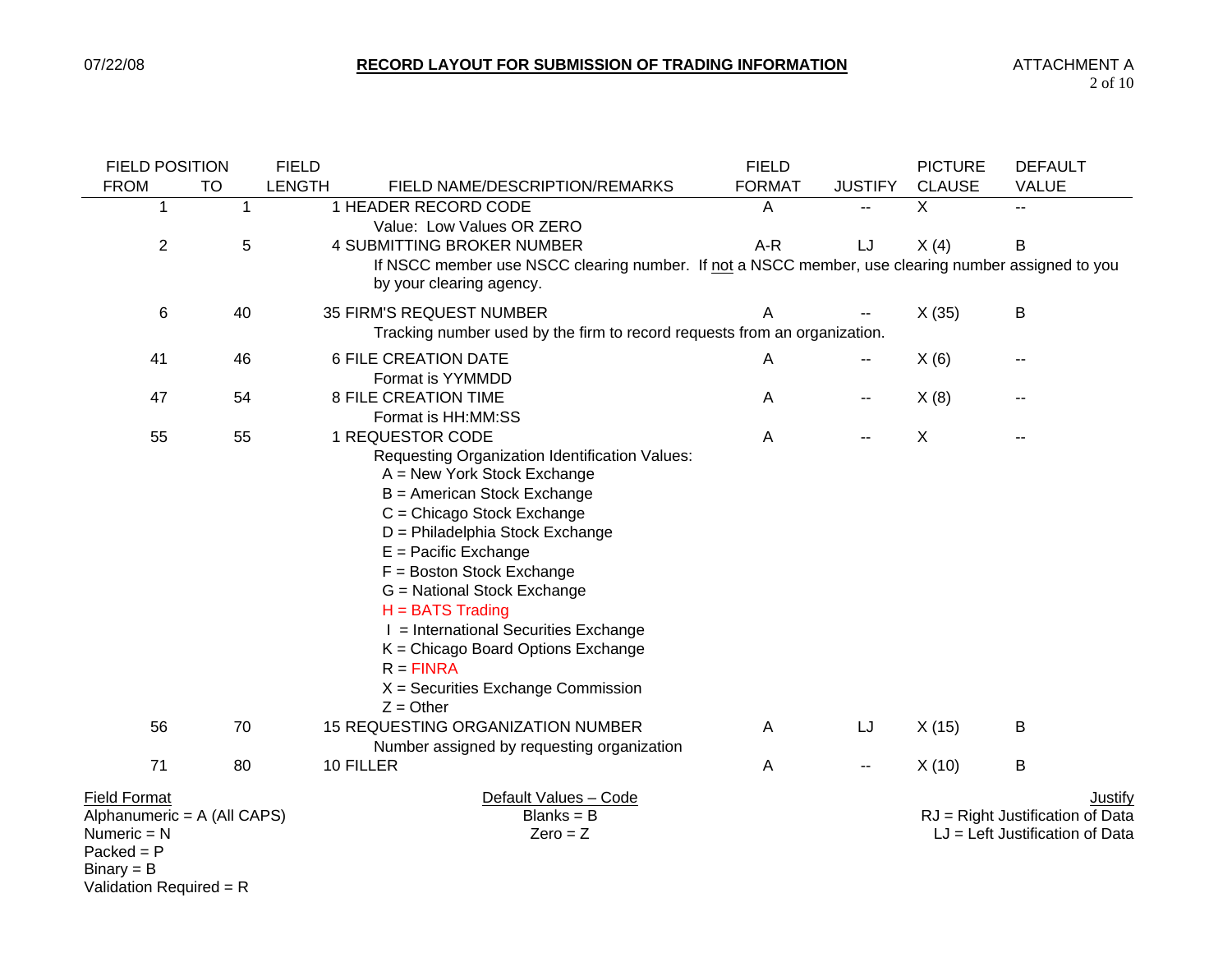| <b>FIELD POSITION</b> |                                                                                 | <b>FIELD</b>  |                                                                                                              | <b>FIELD</b>                                                                 |                | <b>PICTURE</b> | <b>DEFAULT</b> |  |  |  |
|-----------------------|---------------------------------------------------------------------------------|---------------|--------------------------------------------------------------------------------------------------------------|------------------------------------------------------------------------------|----------------|----------------|----------------|--|--|--|
| <b>FROM</b>           | то                                                                              | <b>LENGTH</b> | FIELD NAME/DESCRIPTION/REMARKS                                                                               | <b>FORMAT</b>                                                                | <b>JUSTIFY</b> | <b>CLAUSE</b>  | <b>VALUE</b>   |  |  |  |
|                       |                                                                                 |               | 1 RECORD SEQUENCE NUMBER ONE                                                                                 | A                                                                            |                | X              |                |  |  |  |
|                       |                                                                                 |               | The first record of the transaction. Value: 1                                                                |                                                                              |                |                |                |  |  |  |
| 2                     | 5                                                                               |               | <b>4 SUBMITTING BROKER NUMBER</b>                                                                            | A-R                                                                          | LJ             | X(4)           |                |  |  |  |
|                       |                                                                                 |               | Identical to Submitting Broker Number in Header Record                                                       |                                                                              |                |                |                |  |  |  |
| 6                     | 9                                                                               |               | <b>4 OPPOSING BROKER NUMBER</b>                                                                              | A-R                                                                          | LJ             | X(4)           | В              |  |  |  |
|                       |                                                                                 |               |                                                                                                              | The NSCC clearing house number of the broker on the other side of the trade. |                |                |                |  |  |  |
| 10                    | 21                                                                              |               | <b>12 CUSIP NUMBER</b>                                                                                       |                                                                              | IJ             | X(12)          | B              |  |  |  |
|                       |                                                                                 |               | The cusip number assigned to the security. Left justified since the number is nine characters at present (8+ |                                                                              |                |                |                |  |  |  |
|                       |                                                                                 |               | check digit) but will expand in the future.                                                                  |                                                                              |                |                |                |  |  |  |
| 22                    | 29                                                                              |               | <b>8 TICKER SYMBOL</b>                                                                                       | A-R                                                                          | LJ             | X(8)           | В              |  |  |  |
|                       |                                                                                 |               | The symbol assigned to this security. For options (pre-OSI), the OPRA option symbol (space), OPRA            |                                                                              |                |                |                |  |  |  |
|                       |                                                                                 |               | expiration month symbol and OPRA strike price symbol should be used. (Ex. Maytag May 20 call option series   |                                                                              |                |                |                |  |  |  |
|                       |                                                                                 |               | would be reported as MYG ED. This example uses six spaces in the field with a space between the OPRA         |                                                                              |                |                |                |  |  |  |
|                       |                                                                                 |               | symbol and the OPRA expiration month.                                                                        |                                                                              |                |                |                |  |  |  |
|                       |                                                                                 |               | Post OSI this field must contain OPTIONXX and a Record Sequence Number Six must be completed                 |                                                                              |                |                |                |  |  |  |
| 30                    | 35                                                                              |               | <b>6 TRADE DATE</b>                                                                                          | A-R                                                                          |                | X(6)           | в              |  |  |  |
|                       |                                                                                 |               | The date this trade executed. Format is YYMMDD.                                                              |                                                                              |                |                |                |  |  |  |
| 36                    | 41                                                                              |               | <b>6 SETTLEMENT DATE</b>                                                                                     | A                                                                            |                | X(6)           | Β              |  |  |  |
|                       |                                                                                 |               | The date this trade will settle. Format is YYMMDD                                                            |                                                                              |                |                |                |  |  |  |
| 42                    | 53                                                                              |               | <b>12 QUANTITY</b>                                                                                           | N-R                                                                          | <b>RJ</b>      | 9(12)          | Ζ              |  |  |  |
|                       |                                                                                 |               | The number of shares or quantity of bonds or option contracts.                                               |                                                                              |                |                |                |  |  |  |
| 54                    | 67                                                                              |               | <b>14 NET AMOUNT</b>                                                                                         | N                                                                            | <b>RJ</b>      | S9(12)V99      | Z              |  |  |  |
|                       | The proceeds of sales or cost of purchases after commissions and other charges. |               |                                                                                                              |                                                                              |                |                |                |  |  |  |

 $Packet = P$  $Binary = B$ Validation Required = R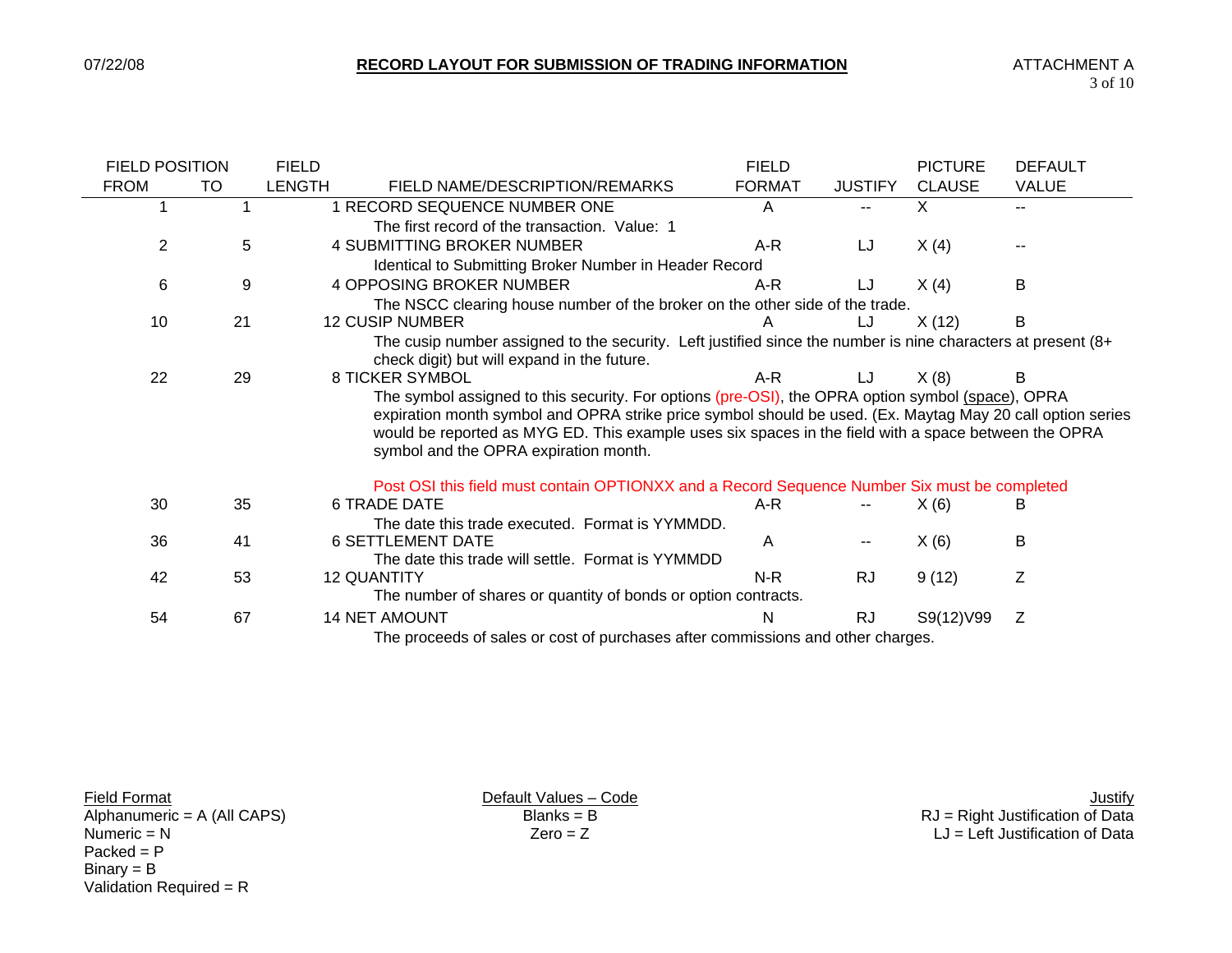| <b>FIELD POSITION</b>       |           | <b>FIELD</b>  |                                                                                                                        | <b>FIELD</b>  |                          | <b>PICTURE</b> | <b>DEFAULT</b>                    |
|-----------------------------|-----------|---------------|------------------------------------------------------------------------------------------------------------------------|---------------|--------------------------|----------------|-----------------------------------|
| <b>FROM</b>                 | <b>TO</b> | <b>LENGTH</b> | FIELD NAME/DESCRIPTION/REMARKS                                                                                         | <b>FORMAT</b> | <b>JUSTIFY</b>           | <b>CLAUSE</b>  | <b>VALUE</b>                      |
| 68                          | 68        |               | 1 BUY/SELL CODE                                                                                                        | $A-R$         | $\overline{a}$           | X              | B                                 |
|                             |           |               | Values: $0 = Buy$ , $1 = Sale$ , $2 = Short$ Sale, $3 = Buy$ Open, $4 = Sell$ Open, $5 = Sell$ Close, $6 = Buy$ Close. |               |                          |                |                                   |
|                             |           |               | $A = Buy$ Cancel, $B = Sell$ Cancel, $C =$ Short Sale Cancel, $D = Buy$ Open Cancel, $E = Sell$ Open Cancel, $F =$     |               |                          |                |                                   |
|                             |           |               | Sell Close Cancel, G = Buy Close Cancel. Values 3 to 6 and D to G are for options only                                 |               |                          |                |                                   |
| 69                          | 78        |               | 10 PRICE                                                                                                               | $N-R$         | <b>RJ</b>                | 9(4)V(6)       | Z                                 |
|                             |           |               | The transaction price. Format: \$\$\$\$ CCCCCC.                                                                        |               |                          |                |                                   |
| 79                          | 79        |               | 1 EXCHANGE CODE                                                                                                        | $A-R$         | $\overline{\phantom{a}}$ | $\times$       | B                                 |
|                             |           |               | Exchange where trade was executed. Values:                                                                             |               |                          |                |                                   |
|                             |           |               | A = New York Stock Exchange                                                                                            |               |                          |                |                                   |
|                             |           |               | B = American Stock Exchange                                                                                            |               |                          |                |                                   |
|                             |           |               | C = Chicago Stock Exchange                                                                                             |               |                          |                |                                   |
|                             |           |               | D = Philadelphia Stock Exchange                                                                                        |               |                          |                |                                   |
|                             |           |               | $E =$ Pacific Exchange                                                                                                 |               |                          |                |                                   |
|                             |           |               | $F = Boston Stock Exchange$                                                                                            |               |                          |                |                                   |
|                             |           |               | G = National Stock Exchange                                                                                            |               |                          |                |                                   |
|                             |           |               | $H = BATS$ Trading                                                                                                     |               |                          |                |                                   |
|                             |           |               | I = International Securities Exchange                                                                                  |               |                          |                |                                   |
|                             |           |               | K = Chicago Board Options Exchange                                                                                     |               |                          |                |                                   |
|                             |           |               | L = London Stock Exchange                                                                                              |               |                          |                |                                   |
|                             |           |               | M = Toronto Stock Exchange                                                                                             |               |                          |                |                                   |
|                             |           |               | $N =$ Montreal Stock Exchange                                                                                          |               |                          |                |                                   |
|                             |           |               | O = TSX Venture Exchange                                                                                               |               |                          |                |                                   |
|                             |           |               | $Q = FINRA$ ADF                                                                                                        |               |                          |                |                                   |
|                             |           |               | R = NASDAQ/NASDAQ Options Market                                                                                       |               |                          |                |                                   |
|                             |           |               | $S = Over-the-Counter$                                                                                                 |               |                          |                |                                   |
|                             |           |               | T = Tokyo Stock Exchange                                                                                               |               |                          |                |                                   |
|                             |           |               | W = CBSX (CBOE Stock Exchange)                                                                                         |               |                          |                |                                   |
|                             |           |               | $Z =$ Other                                                                                                            |               |                          |                |                                   |
| 80                          | 80        |               | 1 BROKER/DEALER CODE                                                                                                   | $A-R$         |                          | X              | B                                 |
|                             |           |               | Indicate if trade was done for another Broker/Dealer. Values: $0 = No$ ; $1 = Yes$                                     |               |                          |                |                                   |
| <b>Field Format</b>         |           |               | Default Values - Code                                                                                                  |               |                          |                | Justify                           |
| Alphanumeric = A (All CAPS) |           |               | $Blanks = B$                                                                                                           |               |                          |                | RJ = Right Justification of Data  |
| Numeric $= N$               |           |               | $Zero = Z$                                                                                                             |               |                          |                | $LJ = Left$ Justification of Data |
| $Packed = P$                |           |               |                                                                                                                        |               |                          |                |                                   |
| $Binary = B$                |           |               |                                                                                                                        |               |                          |                |                                   |
| Validation Required = $R$   |           |               |                                                                                                                        |               |                          |                |                                   |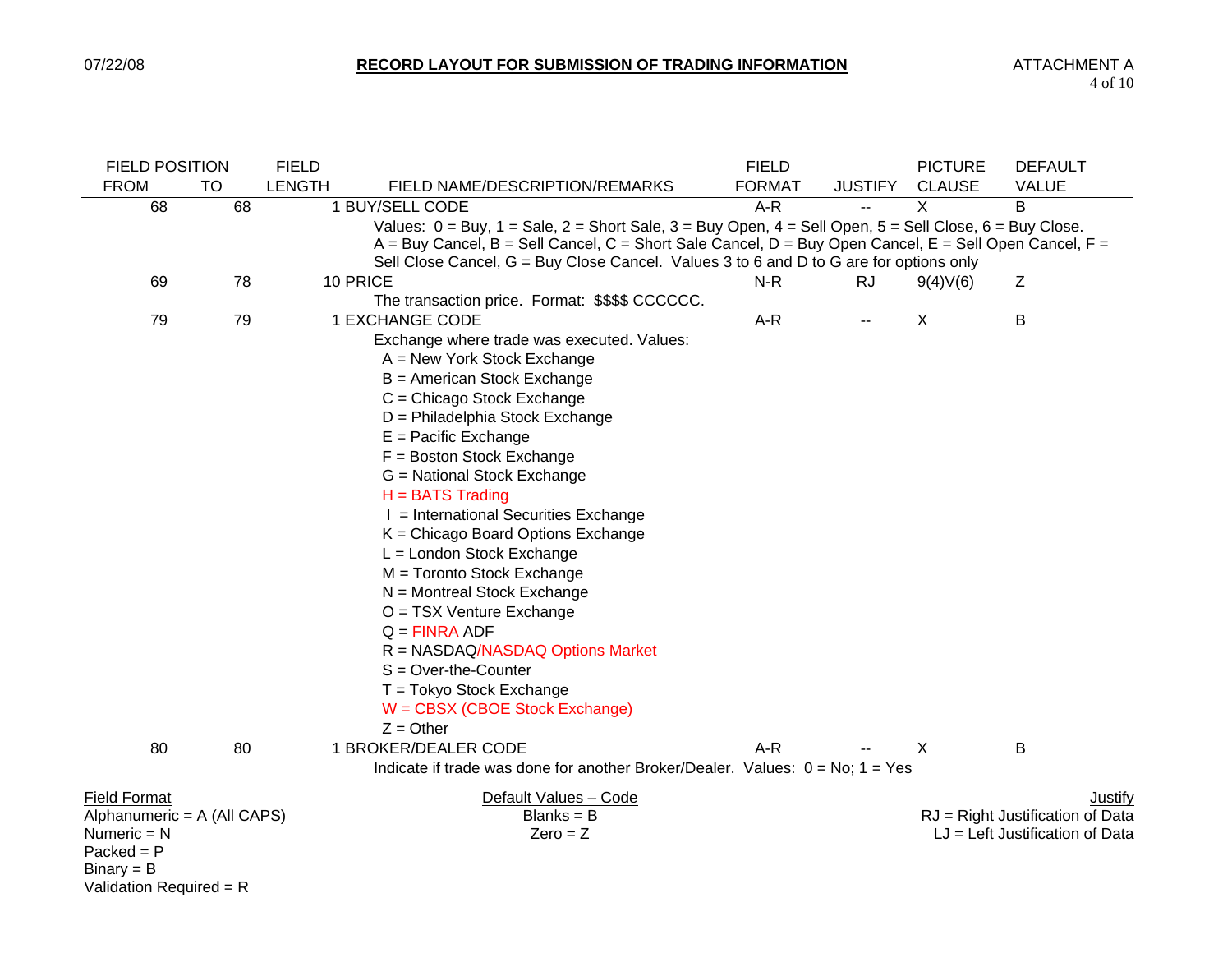$\overline{\phantom{0}}$ 

| <b>FIELD POSITION</b> |                | <b>FIELD</b>  |                                                                                         | <b>FIELD</b>  |                          | <b>PICTURE</b> | <b>DEFAULT</b> |
|-----------------------|----------------|---------------|-----------------------------------------------------------------------------------------|---------------|--------------------------|----------------|----------------|
| <b>FROM</b>           | TO             | <b>LENGTH</b> | FIELD NAME/DESCRIPTION/REMARKS                                                          | <b>FORMAT</b> | <b>JUSTIFY</b>           | <b>CLAUSE</b>  | <b>VALUE</b>   |
|                       |                |               | 1 RECORD SEQUENCE NUMBER TWO                                                            | A             | $\overline{a}$           | X              | --             |
|                       |                |               | Value: 2                                                                                |               |                          |                |                |
| 2                     | $\overline{2}$ |               | 1 SOLICITED CODE                                                                        | A-R           |                          | X              | B              |
|                       |                |               | Values: $0 = No$ ; $1 = Yes$                                                            |               |                          |                |                |
| 3                     | 4              |               | 2 STATE CODE                                                                            | A-R           | $\overline{\phantom{a}}$ | X(2)           | B              |
|                       |                |               | Standard Postal two character identification.                                           |               |                          |                |                |
| 5                     | 14             |               | 10 ZIP CODE/COUNTRY CODE                                                                | $A-R$         | LJ                       | X(10)          | B              |
|                       |                |               | Zip Code -- five or nine character (zip plus four)                                      |               |                          |                |                |
|                       |                |               | Country code -- for future use.                                                         |               |                          |                |                |
| 15                    | 22             |               | 8 BRANCH OFFICE/REGISTERED                                                              | A-R           | LJ                       | X(8)           | B              |
|                       |                |               | REPRESENTATIVE NUMBER                                                                   |               |                          |                |                |
|                       |                |               | Each treated as a four-character field. Both are left justified.                        |               |                          |                |                |
| 23                    | 28             |               | <b>6 DATE ACCOUNT OPENED</b>                                                            | A-R           | $\overline{\phantom{m}}$ | X(6)           | B              |
|                       |                |               | Format is YYMMDD                                                                        |               |                          |                |                |
| 29                    | 48             |               | 20 SHORT NAME FIELD                                                                     | A             | LJ                       | X(20)          | B              |
|                       |                |               | Contains last name followed by comma (or space) then as much of first name as will fit. |               |                          |                |                |
| 49                    | 78             |               | 30 EMPLOYER NAME                                                                        | A             | LJ                       | X(30)          | B              |
| 79                    | 79             |               | 1 TIN 1 INDICATOR                                                                       | A-R           |                          | X              | В              |
|                       |                |               | Values: $1 = SS#$ ; $2 = TIN$                                                           |               |                          |                |                |
| 80                    | 80             |               | 1 TIN 2 INDICATOR                                                                       | A             | $-$                      | X              | B              |
|                       |                |               | Values: $1 = SS#$ ; $2 = TIN -$ for future use.                                         |               |                          |                |                |

 $Packet = P$  $Binary = B$ Validation Required = R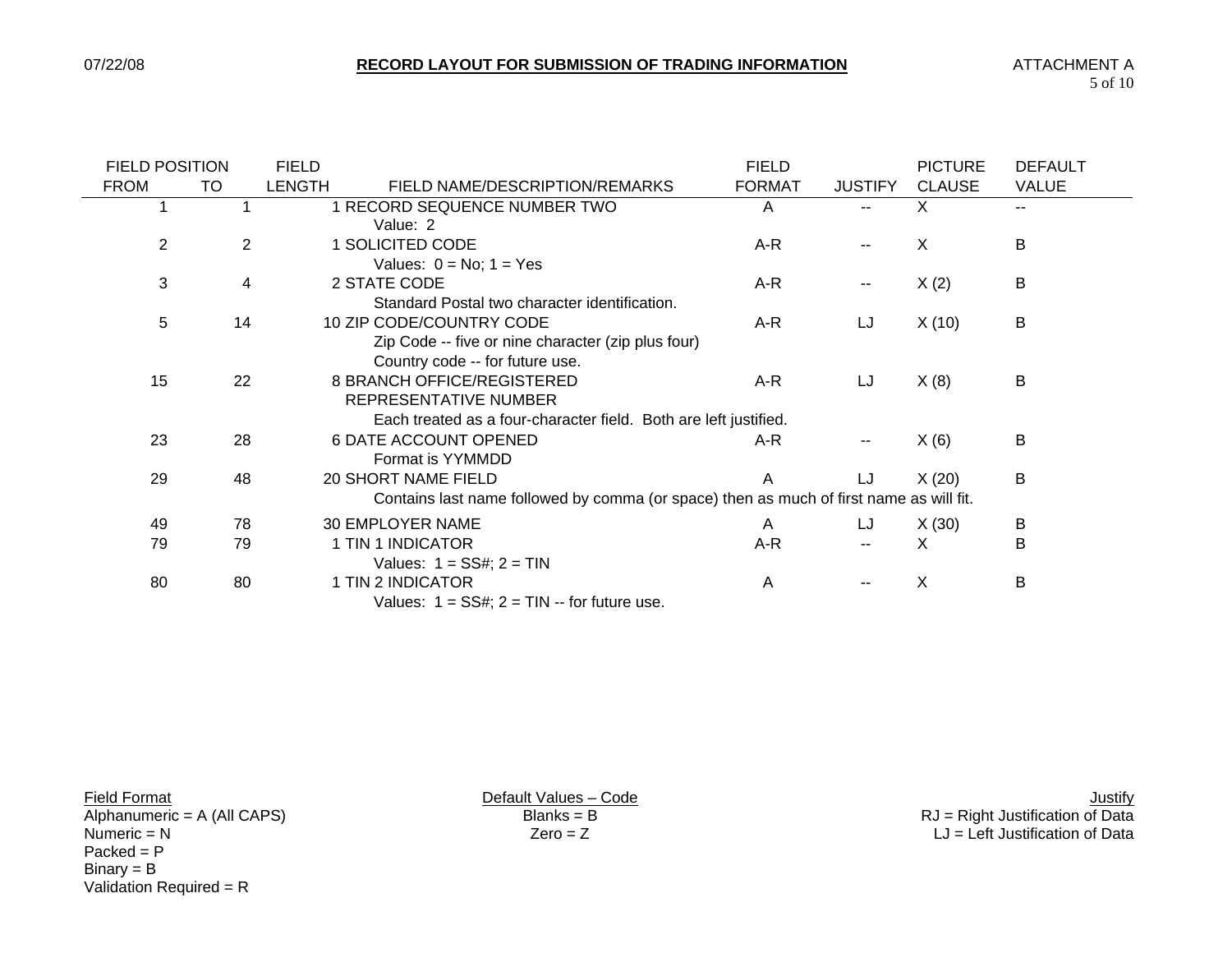| <b>FIELD POSITION</b> |    | <b>FIELD</b> |                                                                                         | <b>FIELD</b>  |                | <b>PICTURE</b> | <b>DEFAULT</b> |
|-----------------------|----|--------------|-----------------------------------------------------------------------------------------|---------------|----------------|----------------|----------------|
| <b>FROM</b>           | TO | LENGTH       | FIELD NAME/DESCRIPTION/REMARKS                                                          | <b>FORMAT</b> | <b>JUSTIFY</b> | <b>CLAUSE</b>  | <b>VALUE</b>   |
|                       |    |              | RECORD SEQUENCE NUMBER THREE<br>Value: 3                                                | A             | --             | X              | $- -$          |
| 2                     | 10 |              | 9 TIN ONE<br><b>Taxpayer Identification Number</b><br>Social Security or Tax ID Number. | A-R           | LJ             | X(9)           | B              |
| 11                    | 19 |              | 9 TIN TWO<br>Taxpayer Identification Number #2<br>Reserved for future use.              | A             | LJ             | X(9)           | B              |
| 20                    | 20 |              | 1 NUMBER OF N&A LINES                                                                   | A             | $\sim$ $\sim$  | X              | В              |
| 21                    | 50 |              | 30 NAME AND ADDRESS LINE ONE                                                            | A-R           | LJ             | X(30)          | B              |
| 51                    | 80 |              | 30 NAME AND ADDRESS LINE TWO                                                            | A-R           | LJ             | X(30)          | B              |

 $Packet = P$  $Binary = B$ Validation Required = R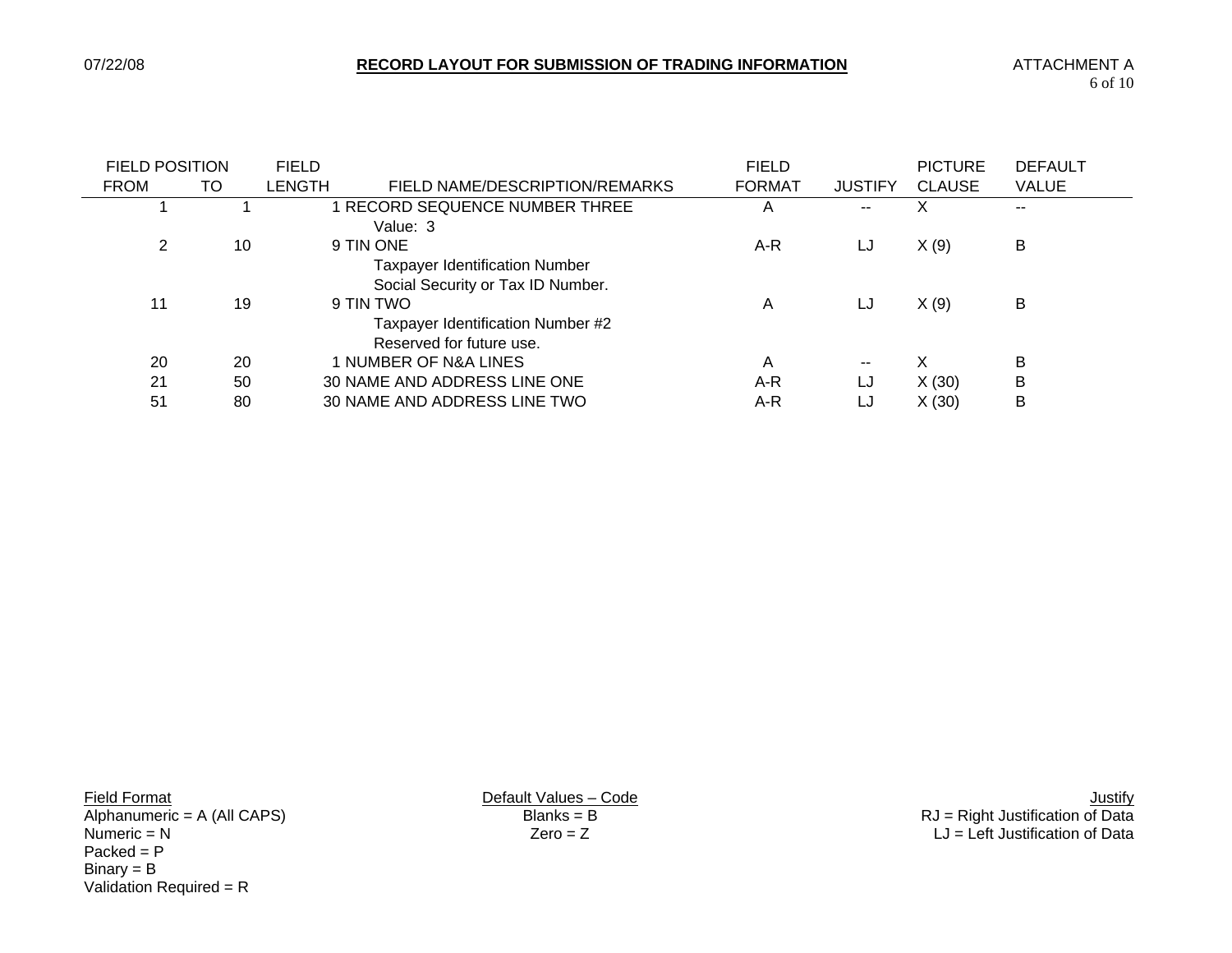| <b>FIELD POSITION</b> |     | <b>FIELD</b> |                                     | <b>FIELD</b>  |                | <b>PICTURE</b> | <b>DEFAULT</b> |
|-----------------------|-----|--------------|-------------------------------------|---------------|----------------|----------------|----------------|
| <b>FROM</b>           | TO  | LENGTH       | FIELD NAME/DESCRIPTION/REMARKS      | <b>FORMAT</b> | <b>JUSTIFY</b> | <b>CLAUSE</b>  | <b>VALUE</b>   |
|                       |     |              | RECORD SEQUENCE NUMBER FOUR         |               | --             |                | --             |
|                       |     |              | Value: 4                            |               |                |                |                |
| 2                     | -31 |              | 30 NAME AND ADDRESS LINE THREE      | $A-R$         | LJ             | X(30)          | в              |
| 32                    | -61 |              | 30 NAME AND ADDRESS LINE FOUR       | A-R           | LJ             | X(30)          | B              |
| 62                    | 62  |              | 1 ACCOUNT TYPE IDENTIFIERS          | $A-R$         | $- -$          |                | B              |
|                       |     |              | See Attachment B for current codes. |               |                |                |                |
| 63                    | 80  |              | <b>18 ACCOUNT NUMBER</b>            | A-R           | LJ             | X(18)          | В              |
|                       |     |              | Account number                      |               |                |                |                |

 $Packet = P$  $Binary = B$ Validation Required = R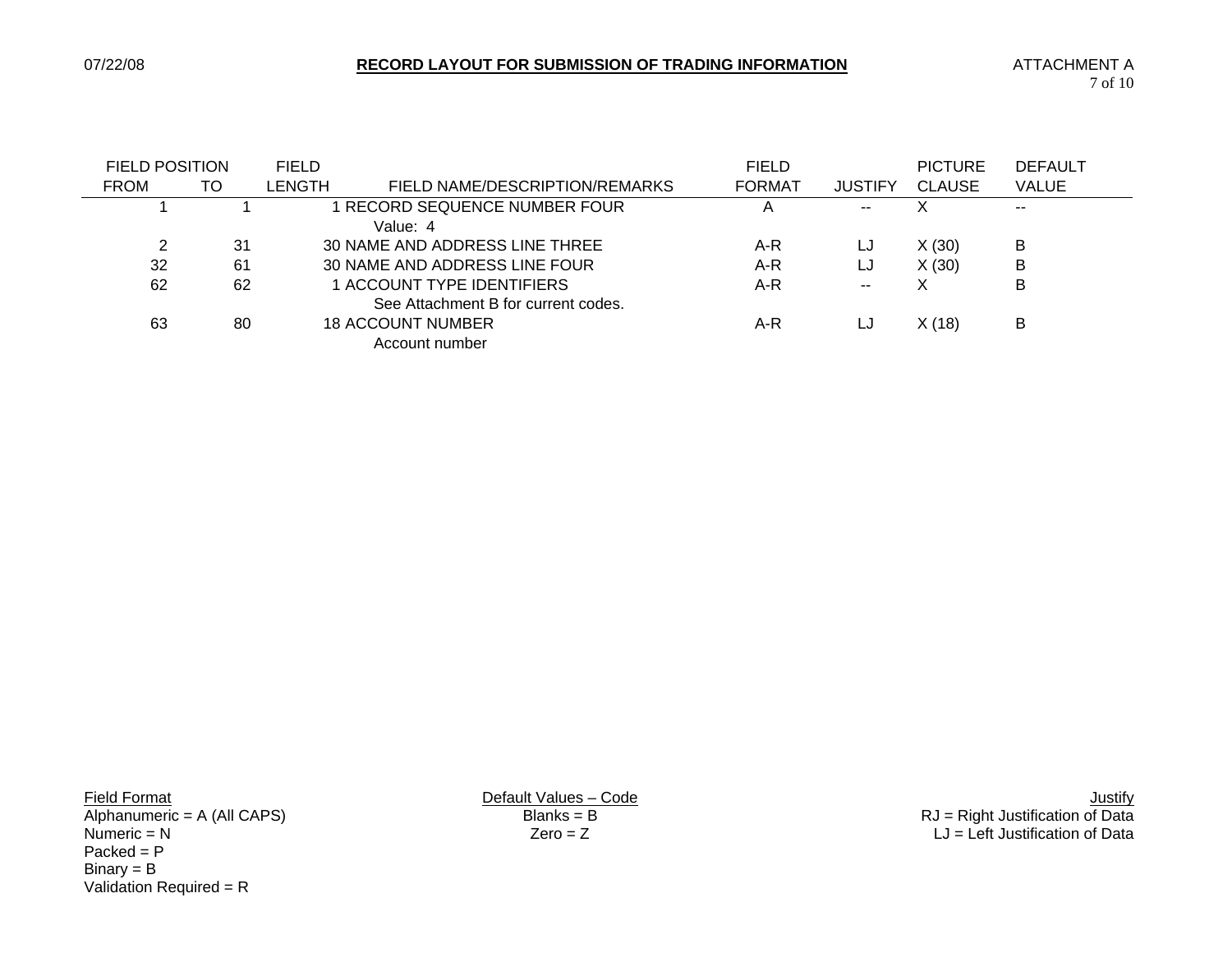| <b>FIELD POSITION</b> |    | <b>FIELD</b> |                                                                           | <b>FIELD</b>  |                          | <b>PICTURE</b> | <b>DEFAULT</b> |
|-----------------------|----|--------------|---------------------------------------------------------------------------|---------------|--------------------------|----------------|----------------|
| <b>FROM</b>           | TO | LENGTH       | FIELD NAME/DESCRIPTION/REMARKS                                            | <b>FORMAT</b> | <b>JUSTIFY</b>           | <b>CLAUSE</b>  | <b>VALUE</b>   |
|                       |    |              | RECORD SEQUENCE NUMBER FIVE                                               | A             | $- -$                    | X(1)           | $- -$          |
|                       |    |              | Value: 5                                                                  |               |                          |                |                |
| 2                     | 31 |              | 30 NAME AND ADDRESS LINE FIVE                                             | A-R           | LJ                       | X(30)          | В              |
| 32                    | 61 |              | 30 NAME AND ADDRESS LINE SIX                                              | $A-R$         | LJ                       | X(30)          | В              |
| 62                    | 65 |              | 4 PRIME BROKER                                                            | A-R           | LJ                       | X(4)           | В              |
|                       |    |              | Clearing number of the account's prime broker.                            |               |                          |                |                |
| 66                    | 66 |              | 1 AVERAGE PRICE ACCOUNT                                                   | N-R           | $\overline{\phantom{a}}$ | 9(1)           | 7              |
|                       |    |              | $=$ recipient of average price transaction.                               |               |                          |                |                |
|                       |    |              | $2$ = average price account itself.                                       |               |                          |                |                |
| 67                    | 71 |              | 5 DEPOSITORY INSTITUTION IDENTIFIER                                       | A-R           | LJ                       | X(5)           | В              |
|                       |    |              | Identifying number assigned to the account by the depository institution. |               |                          |                |                |
| 72                    | 80 |              | 9 FILLER                                                                  | A             |                          | X(9)           | В              |

 $Packet = P$  $Binary = B$ Validation Required = R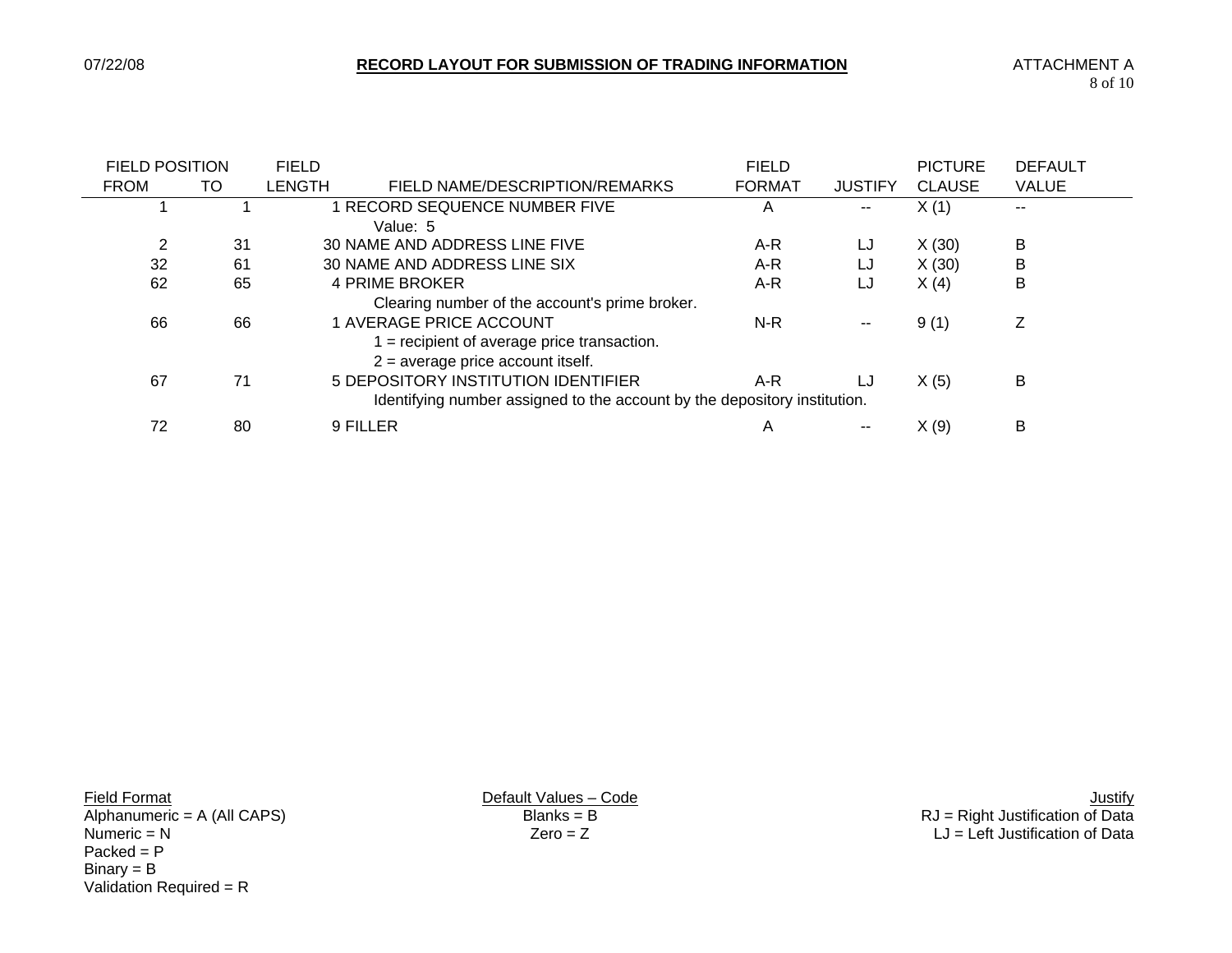| <b>Field Position</b> |    | Field  |                                               | <b>Field Format</b> | <b>Justify</b> | <b>Default</b> |  |
|-----------------------|----|--------|-----------------------------------------------|---------------------|----------------|----------------|--|
| <b>From</b>           | To | Length | <b>Field Name/Description/Remarks</b>         |                     |                | Value          |  |
|                       |    |        | RECORD SEQUENCE NUMBER SIX                    | Α                   |                |                |  |
|                       |    |        | Value: 6                                      |                     |                |                |  |
| 2                     | 9  | 8      | <b>DERIVATIVE SYMBOL</b>                      | A                   | LJ             | В              |  |
|                       |    |        | The symbol assigned to the derivative         |                     |                |                |  |
|                       |    |        | <b>EXPIRATION</b>                             |                     |                |                |  |
| 10                    | 15 | 6      | <b>DATE</b>                                   | A                   |                | B              |  |
|                       |    |        | The date the option expires. Format is YYMMDD |                     |                |                |  |
| 16                    | 16 |        | <b>CALL/PUT INDICATOR</b>                     | A                   |                | B              |  |
|                       |    |        | $C = Call, P = Put$                           |                     |                |                |  |
| 17                    | 24 | 8      | <b>STRIKE DOLLAR</b>                          | N                   | <b>RJ</b>      | Z              |  |
|                       |    |        | The dollar amount of the strike price         |                     |                |                |  |
| 25                    | 30 | 6      | <b>STRIKE DECIMAL</b>                         | N                   | <b>RJ</b>      | Ζ              |  |
|                       |    |        | The decimal amount of the strike price        |                     |                |                |  |
| 31                    | 80 | 50     | <b>FILLER</b>                                 | А                   | LJ             | в              |  |
|                       |    |        |                                               |                     |                |                |  |

 $Packet = P$  $Binary = B$ Validation Required = R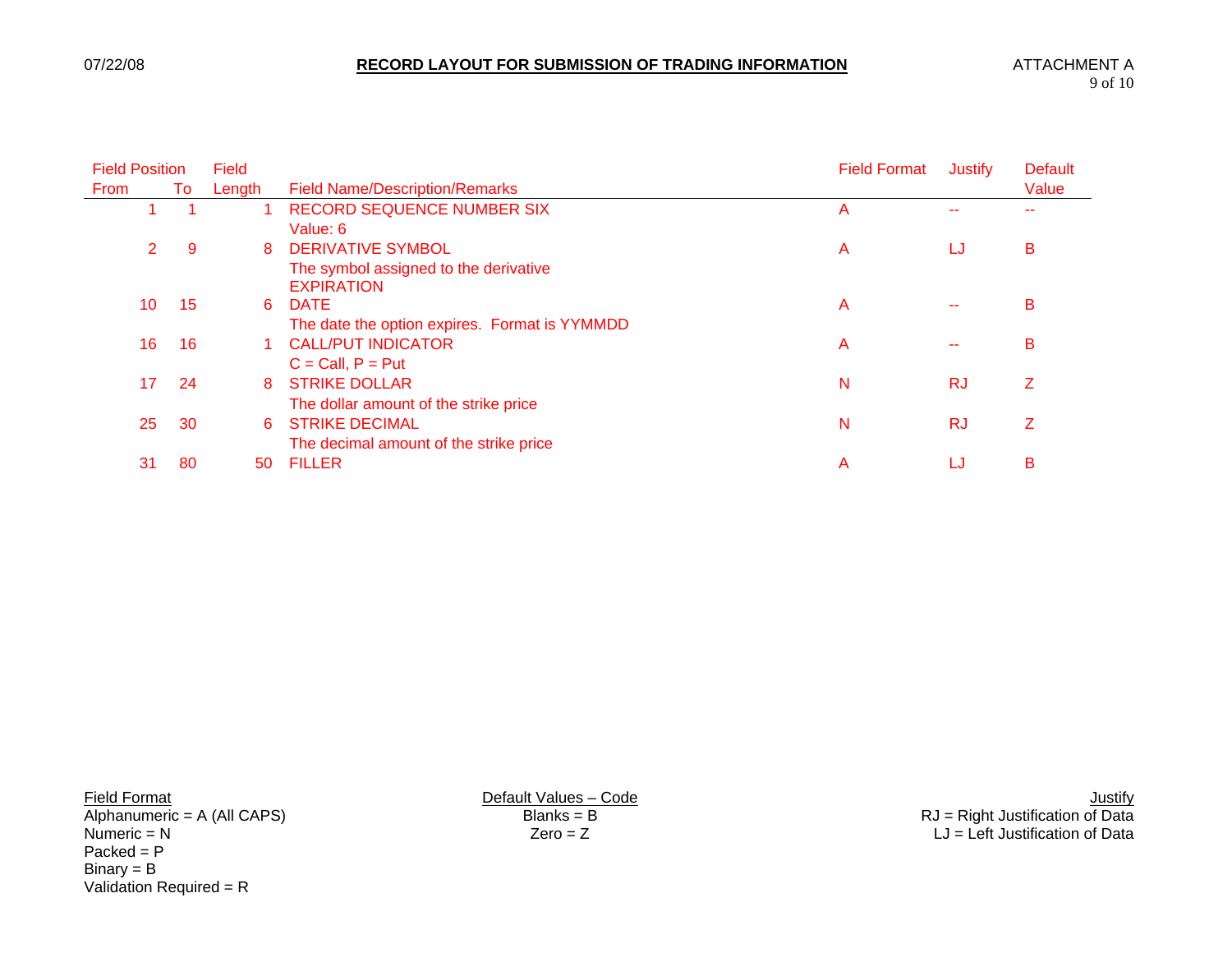e e

| <b>FIELD POSITION</b>                                                                                                                                                             |    | <b>FIELD</b>  |                                                                                           | <b>FIELD</b>  |                | <b>PICTURE</b> | <b>DEFAULT</b> |
|-----------------------------------------------------------------------------------------------------------------------------------------------------------------------------------|----|---------------|-------------------------------------------------------------------------------------------|---------------|----------------|----------------|----------------|
| <b>FROM</b>                                                                                                                                                                       | TO | <b>LENGTH</b> | FIELD NAME/DESCRIPTION/REMARKS                                                            | <b>FORMAT</b> | <b>JUSTIFY</b> | <b>CLAUSE</b>  | <b>VALUE</b>   |
|                                                                                                                                                                                   |    |               | 1 TRAILER RECORD DATE                                                                     |               | --             |                |                |
|                                                                                                                                                                                   |    |               | One record per submission. Must be the last record on the file. Value: High Values or "9" |               |                |                |                |
|                                                                                                                                                                                   | 17 |               | <b>16 TOTAL TRANSACTIONS</b>                                                              | N             | RJ             | 9(16)          | B              |
|                                                                                                                                                                                   |    |               | The total number of transactions. This total excludes Header and Trailer Records.         |               |                |                |                |
| 18                                                                                                                                                                                | 33 |               | 16 TOTAL RECORDS ON FILE                                                                  | N             | RJ             | 9(16)          |                |
| The total number of 80 byte records. This total includes Header and Trailer Records, but not the Datatrak<br>Header Record (i.e., does not include the first record on the file). |    |               |                                                                                           |               |                |                |                |
| 34                                                                                                                                                                                | 80 |               | 47 FILLER                                                                                 | A             |                | X(47)          | B              |

 $Packet = P$  $Binary = B$ Validation Required = R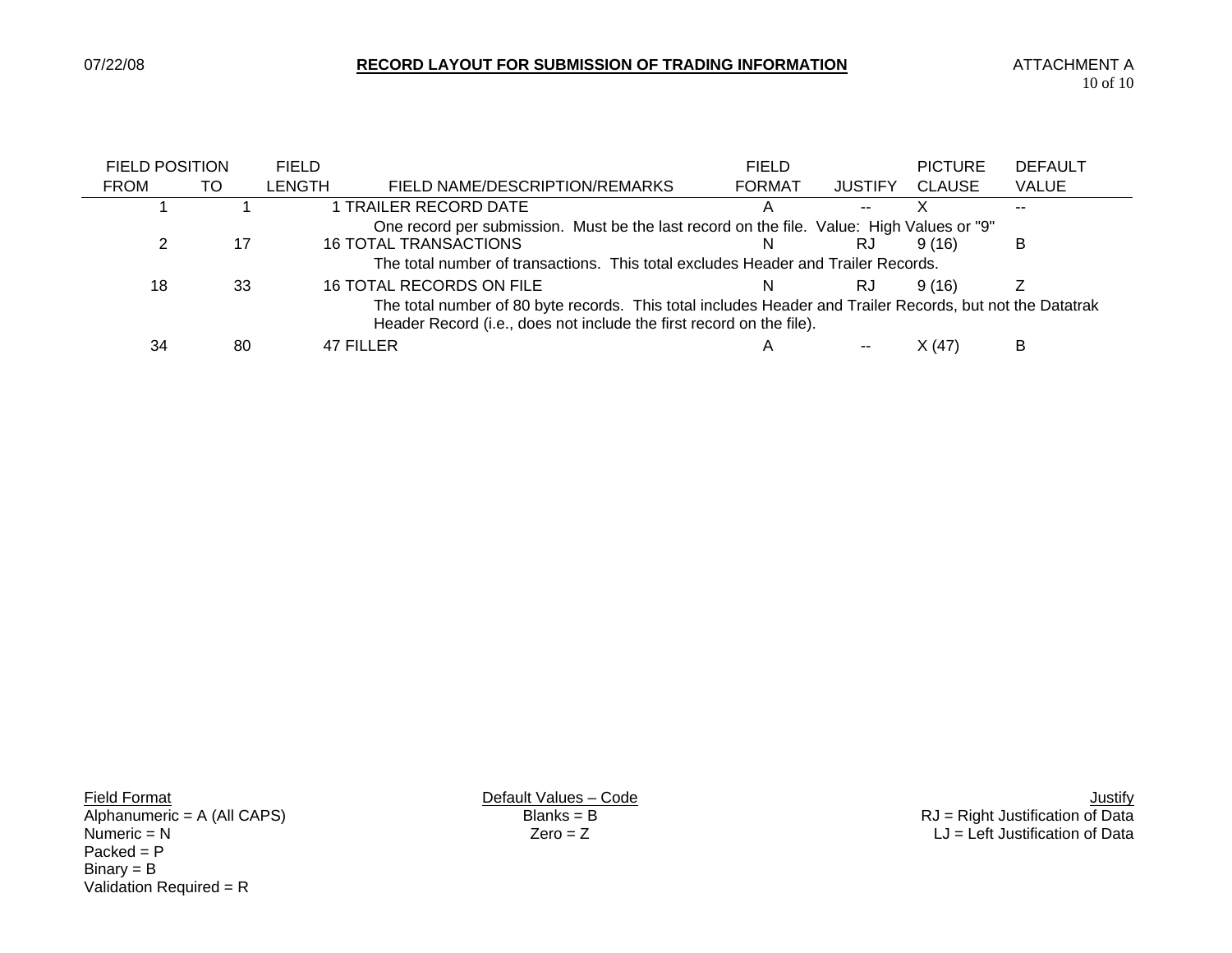| <b>Transaction Type</b>                                                          |                     | Security Type |
|----------------------------------------------------------------------------------|---------------------|---------------|
|                                                                                  | Equity <sup>*</sup> | Options       |
| Non-Program Trading, Agency                                                      | A                   | C             |
|                                                                                  |                     |               |
| Non-Index Arbitrage, Program Trading, Proprietary                                | С                   |               |
| Index Arbitrage, Program Trading, Proprietary                                    | D                   |               |
| Index Arbitrage, Program Trading, Individual Investor                            | J                   |               |
| Non-Index Arbitrage, Program Trading, Individual Investor                        | Κ                   |               |
| Non-Program Trading, Proprietary                                                 | P                   | F             |
| Non-Program Trading, Individual Investor                                         | I                   |               |
| Non-Index Arbitrage, Program Trading, Agency                                     | Y                   |               |
| Index Arbitrage, Program Trading, Agency                                         | U                   |               |
| Index Arbitrage, Program Trading, as Agent for Other Member                      | M                   |               |
| Non-Index Arbitrage, Program Trading, as Agent for Other Member                  | N                   |               |
| Non-Program Trading, as Agent for Other Member                                   | W                   |               |
| Specialist                                                                       | S                   | S             |
| Market-Maker                                                                     |                     | M             |
| Non-Member Market-Maker/Specialist Account                                       |                     | N             |
| Stock Specialist - Assignment                                                    |                     | Υ             |
| Short Exempt, Agency                                                             | B                   |               |
| Customer Range Account of a Broker/Dealer                                        |                     | B             |
| <b>Registered Trader</b>                                                         | G                   |               |
| <b>Error Trade</b>                                                               | Q                   |               |
| Competing Market Maker Proprietary Transaction: Affiliated w/ Clearing<br>Member | O                   |               |
| Competing Market Maker: Unaffiliated Member's Competing Market Maker             | Τ                   |               |

 ∗ Equity securities include those securities that trade like equities (e.g. ETFs and Structured Products).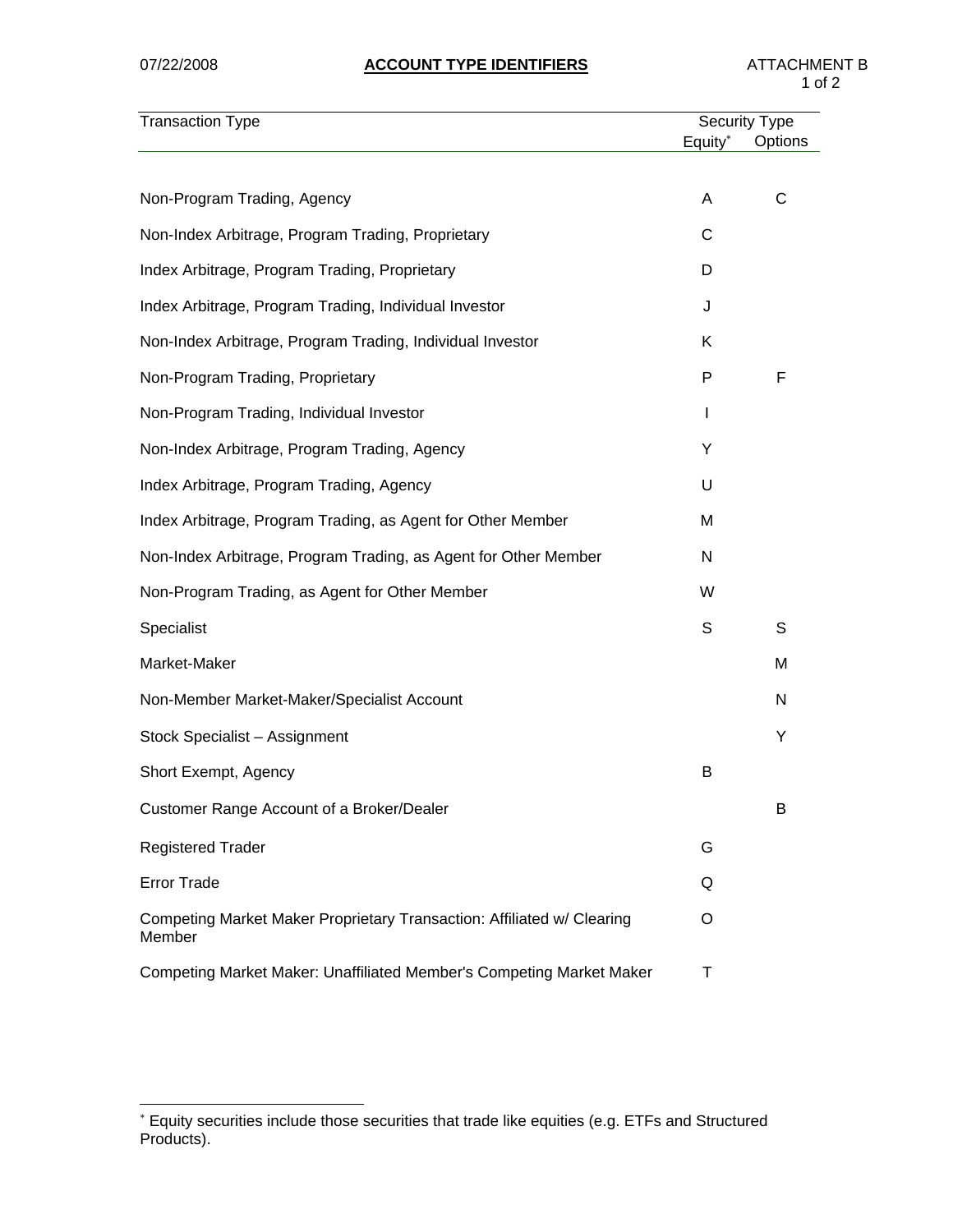| <b>Transaction Type</b>                                                                                                                                                           | <b>Security Type</b> |         |
|-----------------------------------------------------------------------------------------------------------------------------------------------------------------------------------|----------------------|---------|
|                                                                                                                                                                                   | Equity*              | Options |
|                                                                                                                                                                                   |                      |         |
| <b>Competing Market Maker: Non-Member</b>                                                                                                                                         | R                    |         |
| Short Exempt Transaction: Proprietary Account of Clearing Member<br>Organization or Affiliated Member/Member Organization                                                         | E                    |         |
| Short Exempt Transaction: Proprietary Account of Unaffiliated<br>Member/Member Organization                                                                                       | F                    |         |
| Short Exempt Transaction: Individual Customer Account                                                                                                                             | н                    |         |
| Short Exempt Transaction: Competing Market Maker this is a<br>Member/Member Organization Trading for own account                                                                  | L                    |         |
| Short Exempt Transaction: One Member Acting as Agent for Another<br>Member's Competing Market Maker Account                                                                       | X                    |         |
| Short Exempt Transaction: Account of Non Member Competing Market<br>Maker                                                                                                         | Z                    |         |
| Amex Option Specialist/Market Maker Trading Paired Security                                                                                                                       | $\vee$               |         |
| Registered Trader Market Maker Transaction Regardless of the Clearing<br>Number                                                                                                   |                      | P       |
| Transactions cleared for a NASDAQ market maker that is affiliated w/ the<br>clearing member that resulted from telephone access to the specialist.<br>Amex Only.                  | 3                    |         |
| Transactions cleared for a member's NASDAQ market maker that is not<br>affiliated with the clearing member that resulted from telephone access to<br>the specialist. Amex Only.   | 4                    |         |
| Transactions cleared for a non-member NASDAQ market maker that is not<br>affiliated with the clearing member that resulted from telephone access to<br>the specialist. Amex Only. | 5                    |         |

 ∗ Equity securities include those securities that trade like equities (e.g. ETFs and Structured Products).